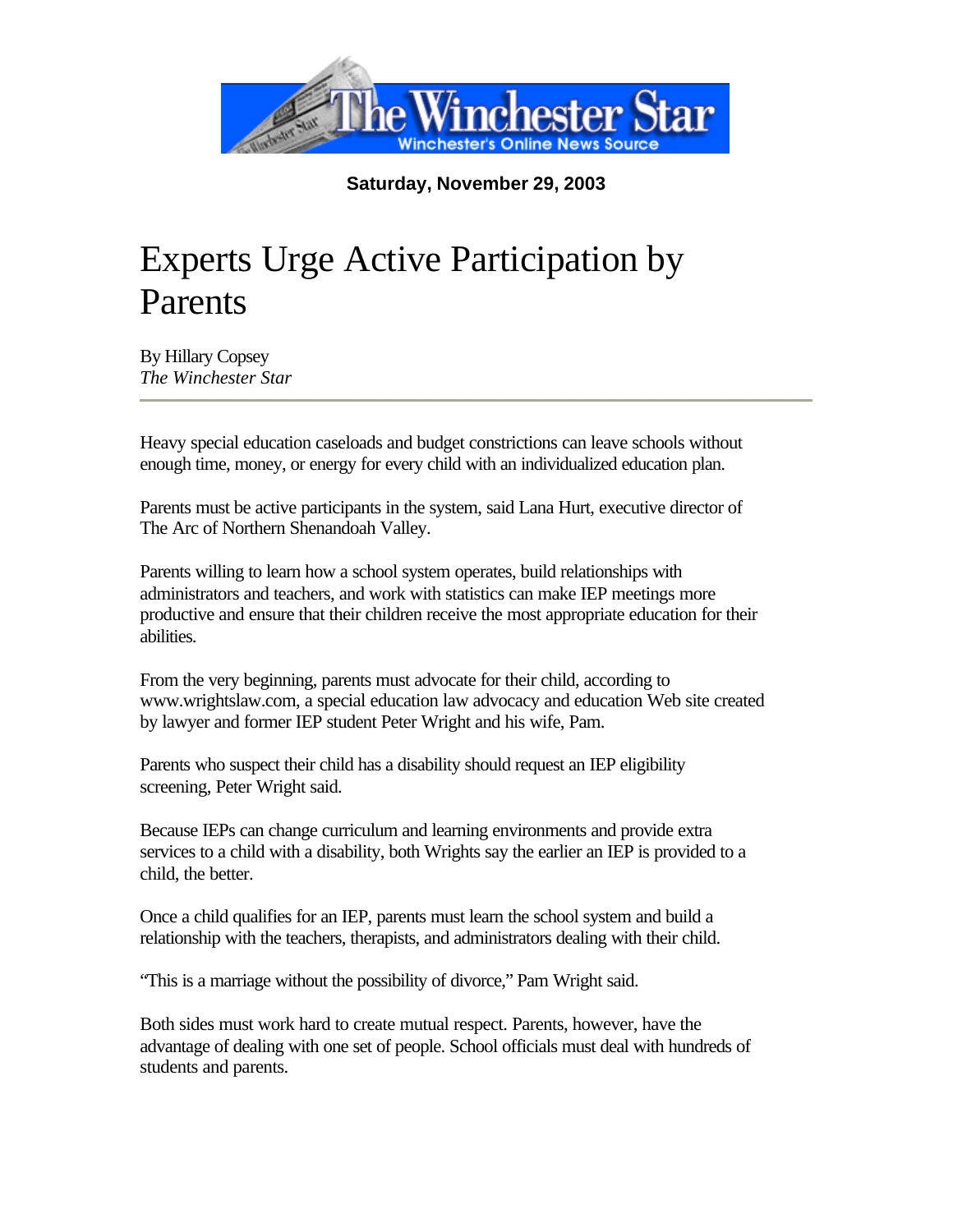Clarke County parent Catherine Burzio tries to talk to her child's teachers and principal regularly, not just when things are going poorly.

Special education coordinators and specialists at all three local school districts — the Clarke County, Frederick County, and Winchester public schools — agree that the best IEPs are created by good relationships.

"Parents need to communicate with the school and be involved with what a child is doing," said Clarke County Public Schools Special Education Specialist Jill Sours.

Asking questions — and having a relationship where questions are encouraged — also is vital to the IEP process, said Frederick County Public Schools Special Education Coordinator Lynnette Johnson.

Parents should tell school representatives everything they can about their child, said Winchester Public Schools Special Education Director Susan Groom.

Even if parents think it's something the school knows or "something they think is none of our business" complete information is key to a complete IEP, she said.

Everyone agrees that IEP meetings, in which school officials are letting loose all the information they have about a child's disability, can be a difficult, saddening, or angerinducing situation for parents.

But parents who let that anger or sadness rule them will fail their children, Pam Wright said.

Burzio said that after eight years of IEPs, she's learned "to keep her mouth shut" when something upsets her in a meeting.

"There's a candid and tactful way to handle that information," she said.

The Wrights encourage parents to learn to use statistics and test data to chart their child's progress.

Knowing about standard deviation, bell curves, and percentiles empowers parents and allows them to make decisions using facts, not feelings, Peter Wright said.

Although some parents use professional advocates at IEP meetings — people hired to procure services for a child — Hurt, at The Arc NSV, and the Wrights discourage it, as do schools.

"No one knows your child better than you," states an advocacy book by the Wrights.

The Wrights, who have gone through the IEP process with their children, encourage parents to have a child tested through an agency independent of the school.

Private tests give parents a measure of the child to which they can compare school tests.